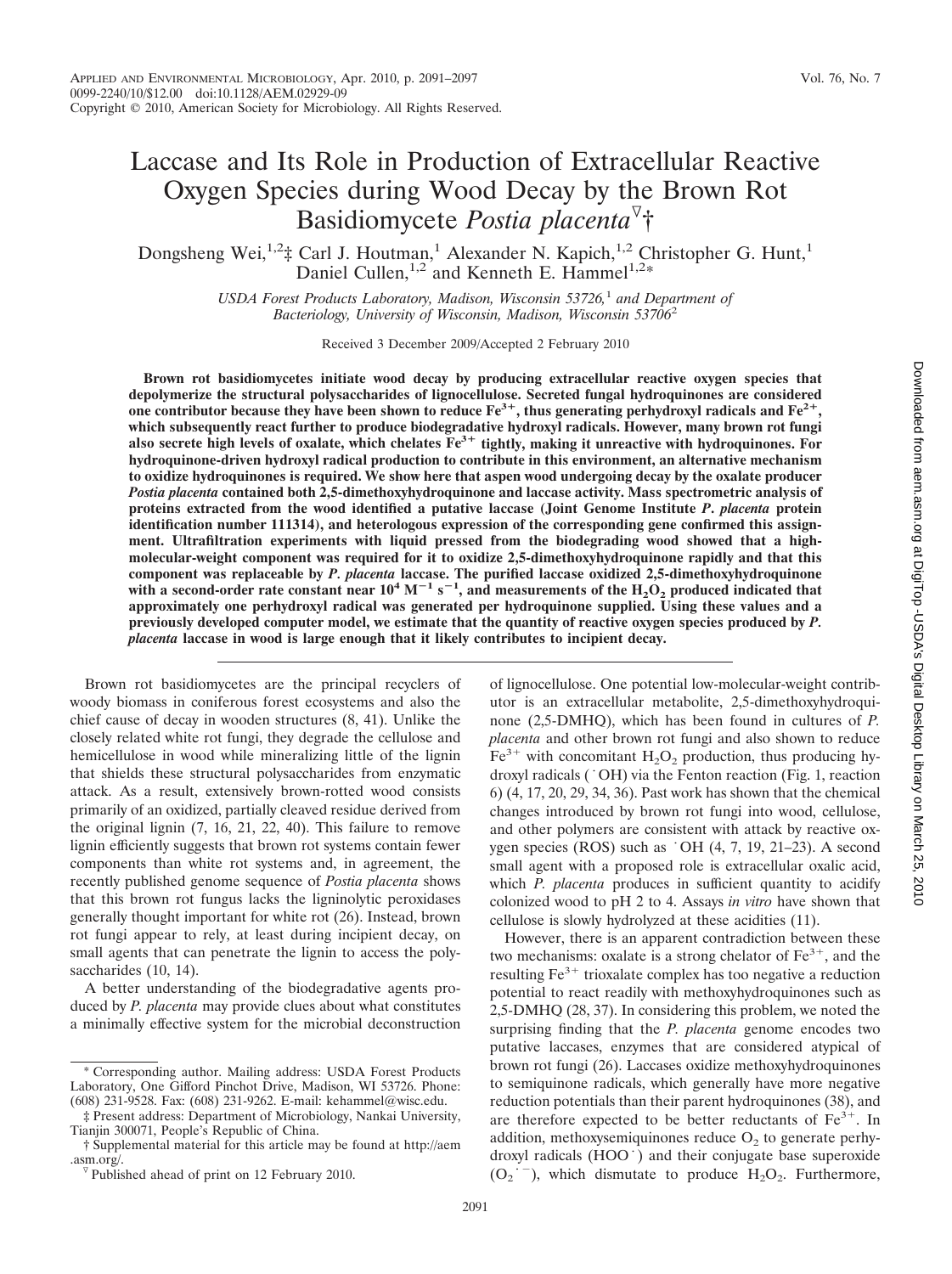$$
4H_2Q + O_2 \xrightarrow[accase]{}
$$
 4HQ<sup>\*</sup> + 2H<sub>2</sub>O (1)

$$
HQ^* + Fe^{3+} \implies Q + Fe^{2+} + H^+ \tag{2}
$$

$$
HG. + O^3 \iff G + HOO. \tag{3}
$$

$$
HOO^{\bullet} + Fe^{3+} \implies O_2 + Fe^{2+} + H^+ \tag{4}
$$

$$
HOO^* + Fe^{2+} + H^+ \implies H_2O_2 + Fe^{3+} \tag{5}
$$

$$
H_2O_2 + Fe^{2+} + H^+ \longrightarrow HO^+ + Fe^{3+} + H_2O
$$
 (6)

2HOO'  $\longrightarrow$  H<sub>2</sub>O<sub>2</sub> + O<sub>2</sub>  $(7)$ 

$$
H_2Q + Q \implies 2HQ'
$$
 (8)

FIG. 1. Chemical reactions discussed in the text. For simplicity, the  $HOO'/O_2'$  acid/base pair is shown only as  $HOO'. H_2O$ , hydroquinone;  $HO'.$  semiquinone; Q, quinone.

 $HOO'/O_2$ <sup>--</sup> can reduce some Fe<sup>3+</sup> chelates to generate additional  $\overline{Fe}^{2+}$  and can oxidize some  $\overline{Fe}^{2+}$  chelates to generate additional  $H_2O_2$  (9, 13, 33, 38). By these routes, a *P. placenta* laccase could bypass the requirement for the hydroquinone to react directly with  $Fe<sup>3+</sup>$  and could thus generate a complete Fenton system (Fig. 1, reactions 1 to 7). -

Here we have expressed one of the *P. placenta* putative laccase genes heterologously and thus demonstrate that it encodes a typical laccase. In addition, we show that laccase activity and this particular enzyme are present in wood undergoing decay by *P. placenta*. Furthermore, we report that 2,5- DMHQ is present in the biodegrading wood, that it is a substrate for the *P. placenta* laccase, and that its oxidation during incipient wood decay requires a macromolecular component that is replaceable by *P. placenta* laccase. Finally, we show that the oxidation of 2,5-DMHQ by the *P. placenta* laccase results in significant  $H_2O_2$  production, and we estimate that the quantity of ROS produced by this route is large enough that it probably contributes to incipient brown rot.

#### **MATERIALS AND METHODS**

**Reagents.** 2,5-DMHQ was prepared from 2,5-dimethoxy-1,4-benzoquinone  $(2,5-DMBQ; TCI America, Portland, OR), recursively, and stored at  $-20^{\circ}C$$ under argon as previously described (20). A fresh stock solution of 2,5-DMHQ (25 mM) was prepared in argon-purged dimethyl sulfoxide and used immediately for each reaction performed. Recombinant enzymes were purchased from New England Biolabs (Ipswich, MA), and nucleic acid extraction kits were purchased from Qiagen (Valencia, CA). All other chemicals were of analytical grade and, unless otherwise specified, were purchased from Sigma-Aldrich (Milwaukee, WI).

**Organism and culture conditions.** *P. placenta* strain MAD-698-R was obtained from the USDA Forest Mycology Center (Madison, WI). The fungus was maintained on potato dextrose agar at 28°C, and confluent plates were stored at 4°C.

For wood decay experiments, aspen wafers (20 by 10 by 1 mm,  $117 \pm 17$  mg [dry weight], cut with the grain parallel to the 10-mm axis) were autoclaved twice and placed in one layer on the surface of nutrient agar plates (1.5% malt extract, 0.2% yeast extract, 1.5% agar) that were already fully covered by actively growing *P. placenta* mycelium. Two weeks later, a second layer of twice-autoclaved wafers was placed atop the thoroughly colonized first layer in each plate. Wafers from the top layer were then harvested weekly for the experiments described below.

**Assessment of wood decay.** Stiffness loss in wafers was measured perpendicular to the wood fibers, before and after fungal colonization, using a Rheometrics DMTA V dynamic mechanical analyzer (TA Instruments, New Castle, DE). The procedure was as described previously (36), except that an 8-mm span and 0.049% strain were used. Dry weights of aspen wafers were measured after vacuum-drying for 72 h at 50°C.

**Quantification of metabolites and iron in the liquid fraction of colonized wood.** To quantify 2,5-DMHQ in the aqueous phase of decaying wood, we stacked 8 to 10 wafers from each harvest in a folded polypropylene sheet and crushed them rapidly in a large vise. The liquid pressed out (henceforth referred to as "squeezate") was immediately analyzed by reversed-phase high-performance liquid chromatography (HPLC) as described previously (17, 36).

For oxalate analysis,  $H_2SO_4$  was added to measured portions of the squeezates to give a final concentration of 0.1 N, after which the samples were stored at 4°C overnight, centrifuged  $(21,000 \times g, 10 \text{ min})$ , and filtered through 0.45- $\mu$ m-pore size membranes. The oxalate in each sample was then quantified by ion exclusion HPLC as described previously (15).

To determine total dissolved iron, squeezates from 50 colonized wafers were pooled for each harvest time and analyzed by inductively coupled plasma atomic emission spectrometry on a Jobin Yvon-Ultima instrument. The pH values of squeezates were also determined on these pooled samples.

**Transcript analysis.** For total RNA purification, 500 mg of colonized wafers was ground with a mortar and pestle in liquid nitrogen. RNA was then extracted with an RNeasy minikit (Qiagen, Valencia, CA) with the following modifications to the manufacturer's protocol: the sample was suspended in 5 ml of extraction buffer, treated for 10 min at ambient temperature, and then centrifuged for 10 min at ambient temperature at  $3,500 \times g$ , after which the supernatant fraction was filtered to remove insolubles. Subsequent steps were conducted as specified in the kit. The resulting RNA samples were then treated with RNase-free DNase (Qiagen, Valencia, CA) as outlined by the manufacturer. RNA concentration was measured by microspectrophotometry with a Nanodrop NT1000 instrument (Thermo Fisher Scientific, Waltham, MA).

First-strand cDNA was synthesized by using SuperScript II reverse transcriptase (Promega) according to the manufacturer's instructions with  $2 \mu$ g of RNA and oligo(dT) in  $25$ - $\mu$ l reactions. The mixtures were then diluted 1:10 with RNase-free, distilled, deionized water and used for reverse transcription-PCR (RT-PCR) analyses using the indicated primers (Table 1). The PCRs (25  $\mu$ l) contained 12.5  $\mu$ l of *Taq* polymerase mixture (Promega), 10 pmol of each primer, and 1  $\mu$ l of cDNA. PCR conditions were as follows: a denaturation step at 94°C for 3 min, followed by 30 cycles that consisted of 94°C for 30 s, 60°C for 30 s, and 72°C for 1 min, and finally an extension step at 72°C for 7 min. Samples (5  $\mu$ l) were electrophoresed on a 0.8% agarose gel, and the bands were visualized with ethidium bromide. The amplified cDNA fragments were then eluted and cloned, and their identities were confirmed by sequencing.

**Identification of a laccase in colonized wood.** Biodegrading wafers (10 g original dry weight) were harvested after 2 weeks and stirred overnight at 4°C in 500 ml of Bis-Tris buffer (50 mM, pH 6.0) containing 1 M NaCl to extract extracellular proteins. The liquid phase was separated from the solids by vacuum filtra-

|  | TABLE 1. Laccase-specific primers used in this study |  |  |  |
|--|------------------------------------------------------|--|--|--|
|  |                                                      |  |  |  |

| Protein |             | Primer                         |                          |  |
|---------|-------------|--------------------------------|--------------------------|--|
|         | Orientation | Sequence $(5' \rightarrow 3')$ | Usage                    |  |
| 111314  | Forward     | GGGGTACCATGACACTAGTATCTATC     | Full-length cDNA cloning |  |
| 111314  | Reverse     | AACGCGGCCGCTCAGTGGTCGATTC      | Full-length cDNA cloning |  |
| 111314  | Forward     | <b>TCCTGCGGCTCCGCCATTC</b>     | RT-PCR                   |  |
| 111314  | Reverse     | <b>TCTGCAGTGCCATTGATGTC</b>    | RT-PCR                   |  |
| 62097   | Forward     | <b>TCTCCTTCACCAACCCTAAG</b>    | RT-PCR                   |  |
| 62097   | Reverse     | <b>TGGGGCTAGTAATCGGACAC</b>    | RT-PCR                   |  |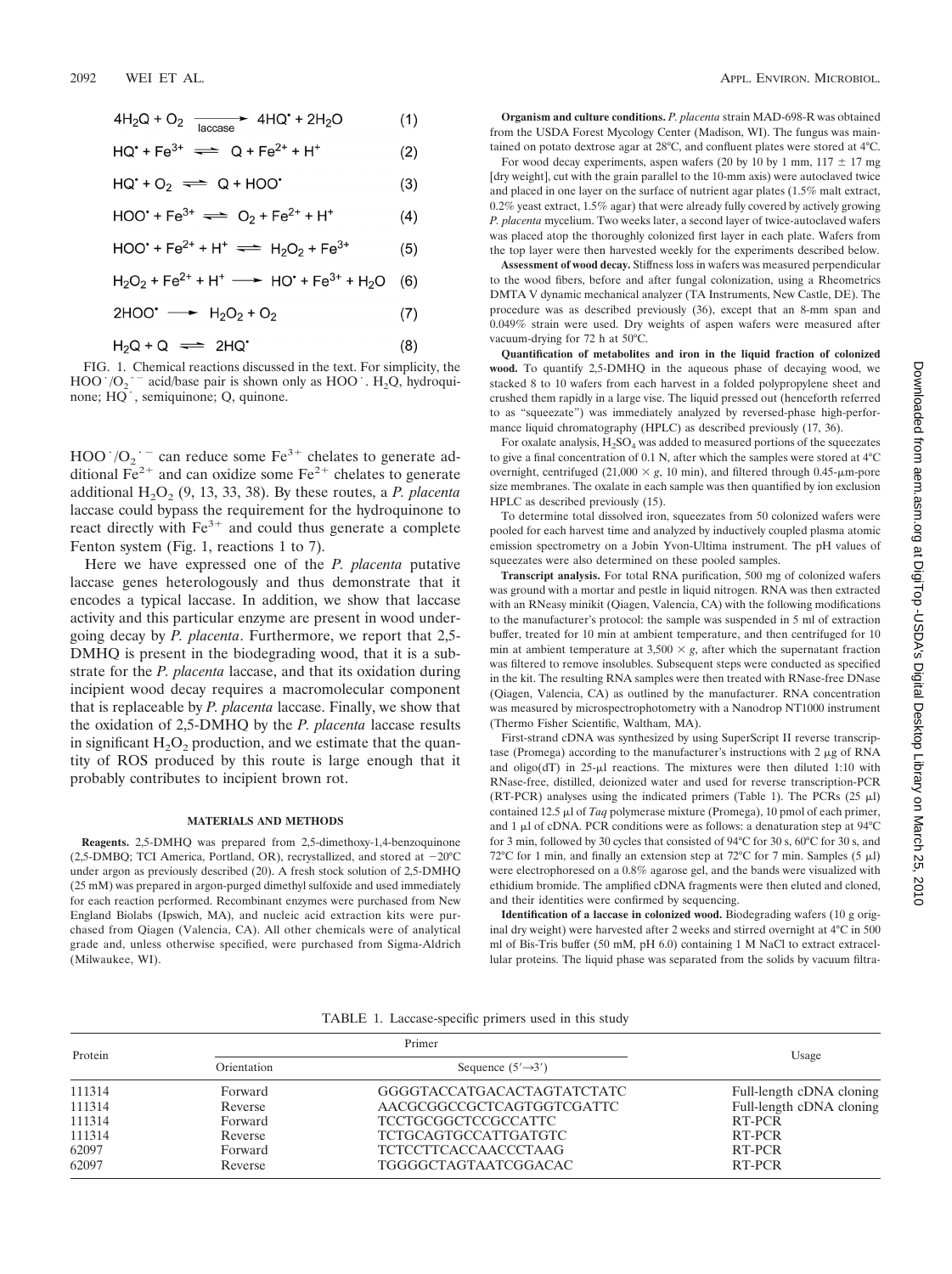| Time<br>(wk) | Wood property (mean $\pm$ SD) <sup>a</sup> |                                     | Squeezate component or property |                          |                |                                  |
|--------------|--------------------------------------------|-------------------------------------|---------------------------------|--------------------------|----------------|----------------------------------|
|              | Wt loss<br>$(\%)$                          | Stiffness loss<br>$\left(\%\right)$ | Oxalate<br>$(mM) \pm SD^b$      | $pH^c$                   | Fe $(\mu M)^c$ | $2.5-DMHO$<br>$(\mu M) \pm SD^b$ |
|              | $0.6 \pm 0.1$                              | $2 \pm 1$                           | $21.7 \pm 4.6$                  | 2.9                      | 39             | $342 \pm 6$                      |
|              | $2.8 \pm 0.5$                              | $7 \pm 2$                           | $11.8 \pm 5.3$                  | 4.0                      | 36             | $215 \pm 6$                      |
|              | $5.4 \pm 0.9$                              | $56 \pm 5$                          | $1.6 \pm 0.5$                   | 4.5                      | 38             | $97 \pm 16$                      |
|              | $12.9 \pm 1.9$                             | $69 \pm 6$                          | $\qquad \qquad -$               | $\overline{\phantom{0}}$ |                | $31 \pm 5$                       |
|              | $30.1 \pm 3.1$                             | $-$ <sup>d</sup>                    | $\overline{\phantom{0}}$        | $\overline{\phantom{a}}$ |                |                                  |
|              | $51.5 \pm 4.9$                             |                                     | -                               | $\overline{\phantom{0}}$ |                | -                                |

TABLE 2. Properties of wood and of wood squeezates after colonization of aspen by *P. placenta*

 $a_n = 5$  samples. Measurements are versus uninoculated controls.

 *<i>n* = 3 samples. Fungal metabolites were undetectable in uninoculated controls.

*<sup>c</sup>* Values for pooled squeezates from 50 colonized wafers.

*<sup>d</sup>* -, not determined.

tion through Whatman no. 1 paper, after which additional liquid was obtained by placing portions of the extracted wafers in polyethylene bags, crushing them in a large vise, and filtering the resulting squeezates. The crushed wafers were then stirred in buffer again overnight as just described to give additional extract, which was also collected by vacuum filtration. The pooled extracts  $(\sim 1$  liter) were dialyzed by repeated cycles of Bis-Tris buffer addition (20 mM, pH 5.5) and concentration in an ultrafiltration cell fitted with a 10-kDa cutoff membrane, after which the sample was concentrated to a final volume of 1 ml in the same apparatus.

A 15-µl portion of the concentrated sample was loaded onto a sodium dodecyl sulfate (SDS) Ready-Gel (4 to 15% polyacrylamide gradient; Bio-Rad, Hercules, CA) without mercaptoethanol addition or boiling and was electrophoresed for 1.5 h at 150 mV. The gel was then soaked in glycine-HCl buffer (50 mM, pH 3.0) for 5 min, after which ABTS [2,2'azinobis(3-ethylbenzthiazoline-6-sulfonic acid)] stock solution was added to a final concentration of 0.5 mM. After 5 min, the dark green, activity-stained region was excised and submitted to the University of Wisconsin Biotechnology Center for "in-gel" tryptic digestion as described on the Center's website (http://www.biotech.wisc.edu/ServicesResearch/MassSpec/ingel.htm). The peptides were analyzed at the Center by nanobore liquid chromatography/tandem mass spectrometry (LC-MS/MS) as described in the supplemental material.

**Heterologous expression of the laccase.** Recombinant *P. placenta* laccase (protein ID 111314) was expressed in *Pichia pastoris* strain GS115 using an Easy Select *Pichia* expression kit (Invitrogen, Carlsbad, CA) according to the manufacturer's instructions. The forward and reverse primers (Table 1) were designed based on the reading frame of the laccase and used with *Taq* polymerase mixture (Promega) to amplify full-length cDNA from the total RNA that had been obtained from colonized wood as described above. The PCR products were separated by electrophoresis on a 1.0% agarose gel, and a 1.6-kp product was isolated by using a DNA gel extraction kit (Qiagen). The purified product was digested with KpnI and NotI, inserted into a pPICZ B vector (Invitrogen) and then transformed into *Escherichia coli* DH5a competent cells. Positive clones were verified by PCR and DNA sequence analysis.

Transformations into *P. pastoris* were carried out by electroporation according to the manufacturer's instructions. Putative transformants were transferred onto minimal methanol plates containing 0.2 mM CuSO<sub>4</sub> and 0.2 mM ABTS, and laccase-producing clones were identified after 2 days incubation at 28°C by the presence of a dark green color around the colonies. One positive transformant was grown in buffered minimal glycerol medium, and the resulting cell pellets were then resuspended in buffered minimal methanol medium according to the manufacturer's instructions, except that  $0.2 \text{ mM } C$ uSO<sub>4</sub> was also included. The cultures (100 ml) were grown at 18°C in the presence of 0.5% methanol with shaking at 250 rpm. They were assayed daily for laccase activity, using ABTS as the substrate, as described below.

After 8 days, 1 liter of medium was harvested by centrifugation at  $3,500 \times g$  for 10 min and then concentrated and dialyzed against sodium phosphate buffer (25 mM, pH 6.5) by repeated ultrafiltration through a 10-kDa cutoff membrane. Portions (2 ml) of this crude enzyme preparation were applied to a HiTrap Q FF anion-exchange cartridge (Amersham, Piscataway, NJ) preequilibrated with the same buffer. Proteins were eluted at  $1 \text{ ml min}^{-1}$  and ambient temperature using a 0 to 400 mM gradient of NaCl in the buffer over 60 min. The laccase activity eluted at �150 mM NaCl. These fractions were pooled, concentrated using a 10-kDa cutoff membrane, and subjected to gel permeation chromatography (Superdex 75 10/30 column; Amersham) in 25 mM sodium phosphate buffer (pH 6.5) containing 200 mM NaCl at an ambient temperature and a flow rate of 0.5 ml min<sup>-1</sup>. The fractions containing laccase activity were pooled and concentrated as described above and then dialyzed against 25 mM sodium phosphate buffer (pH 6.5). Portions (1 ml) were applied to an anion-exchange column (Mono-Q HR 5/5; Amersham) that had been preequilibrated with the same buffer. Proteins were eluted at  $0.5$  ml min<sup>-1</sup> and ambient temperature using a 0 to 500 mM gradient of NaCl in the buffer over 60 min. The laccase-containing fractions were pooled, concentrated, dialyzed against deionized, distilled water, and stored at 4°C.

**Characterization of the laccase.** The molecular mass of the purified laccase was estimated by denaturing SDS-PAGE on a 4 to 15% gradient gel as described above for nondenaturing PAGE. The gel was calibrated with prestained molecular mass markers (EZ-Run; Fisher Scientific, Hampton, NH). The laccase band was stained with Coomassie blue R-250.

Oxidation of ABTS, 2,6-dimethoxyphenol (DMP), and syringaldazine by the recombinant laccase was monitored spectrophotometrically at 420 nm ( $\varepsilon$  = 36,000 M<sup>-1</sup> cm<sup>-1</sup>), 477 nm ( $\varepsilon = 14,800$  M<sup>-1</sup> cm<sup>-1</sup>), and 525 nm ( $\varepsilon = 65,000$  M<sup>-1</sup>  $\text{cm}^{-1}$ ), respectively (35). The pH optima for these oxidations were determined in 100 mM citrate-phosphate buffer (pH 2.5 to 8.5). The specific activity of the purified recombinant laccase on ABTS (0.5 mM) at 23°C and pH 2.6 was 945 U  $mg^{-1}$ , where 1 U represents the oxidation of 1  $\mu$ mol of ABTS to its cation radical in 1 min.

Initial rate kinetics of the *P. placenta* laccase for the above substrates were determined spectrophotometrically at 23°C and the optimum pH values as just described, using  $0.011 \mu M$  enzyme and a substrate concentration range of  $0.025$ to 0.500 mM for ABTS, 0.022  $\mu$ M enzyme and a substrate concentration range of 0.025 to 0.250 mM for 2,6-DMP, and 0.033  $\mu$ M enzyme and a substrate concentration range of 0.020 to 0.400 mM for syringaldazine. Kinetic parameters were obtained by nonlinear regression using a least-squares minimization (Solver function; Microsoft Excel, Redmond, WA). The confidence intervals were estimated by using an F-test formalism to determine the increase in the sum of the error squares that is statistically significant at the 95% level (2).

The oxidation of 2,5-DMHQ by the *P. placenta* laccase was assayed in sodium oxalate buffer (15 mM, pH 3.0, 23°C) that had been prepared with iron-depleted water (pretreated with Chelex resin; Bio-Rad) to minimize the extent of Fenton chemistry. The reactions (0.8 ml) contained 0.044  $\mu$ M laccase and were initiated with 2,5-DMHQ. The 2,5-DMBQ produced was identified by reversed-phase HPLC as described previously (17, 36). The  $H_2O_2$  produced was determined by adding *Aspergillus niger* catalase (10 U; Merck, Darmstadt, Germany) to the reaction mixtures after 2,5-DMHQ oxidation was complete and then measuring the O<sub>2</sub> evolution that occurred ( $2H_2O_2 \rightarrow O_2 + 2H_2O$ ) using a FOXY-OR125-G oxygen sensor (Ocean Optics, Dunedin, FL). The initial rate kinetics of 2,5 DMHQ oxidation were determined by monitoring rates of  $O<sub>2</sub>$  uptake immediately after 2,5-DMHQ addition (0.050 to 0.400 mM), assuming that the initial  $O_2$ concentration was  $250 \mu M$  and that the stoichiometry of hydroquinone oxidation by laccase was  $4H_2Q + 3O_2 \rightarrow 4Q + 2H_2O_2 + 2H_2O$  (Fig. 1, balanced sum of reactions 1, 3, and 7). The kinetics were analyzed by nonlinear regression as outlined above.

## **RESULTS**

**Decay of colonized wood.** We found that *P. placenta* produced a typical brown rot when grown on aspen wafers over nutrient agar. That is, the colonized wood first lost structural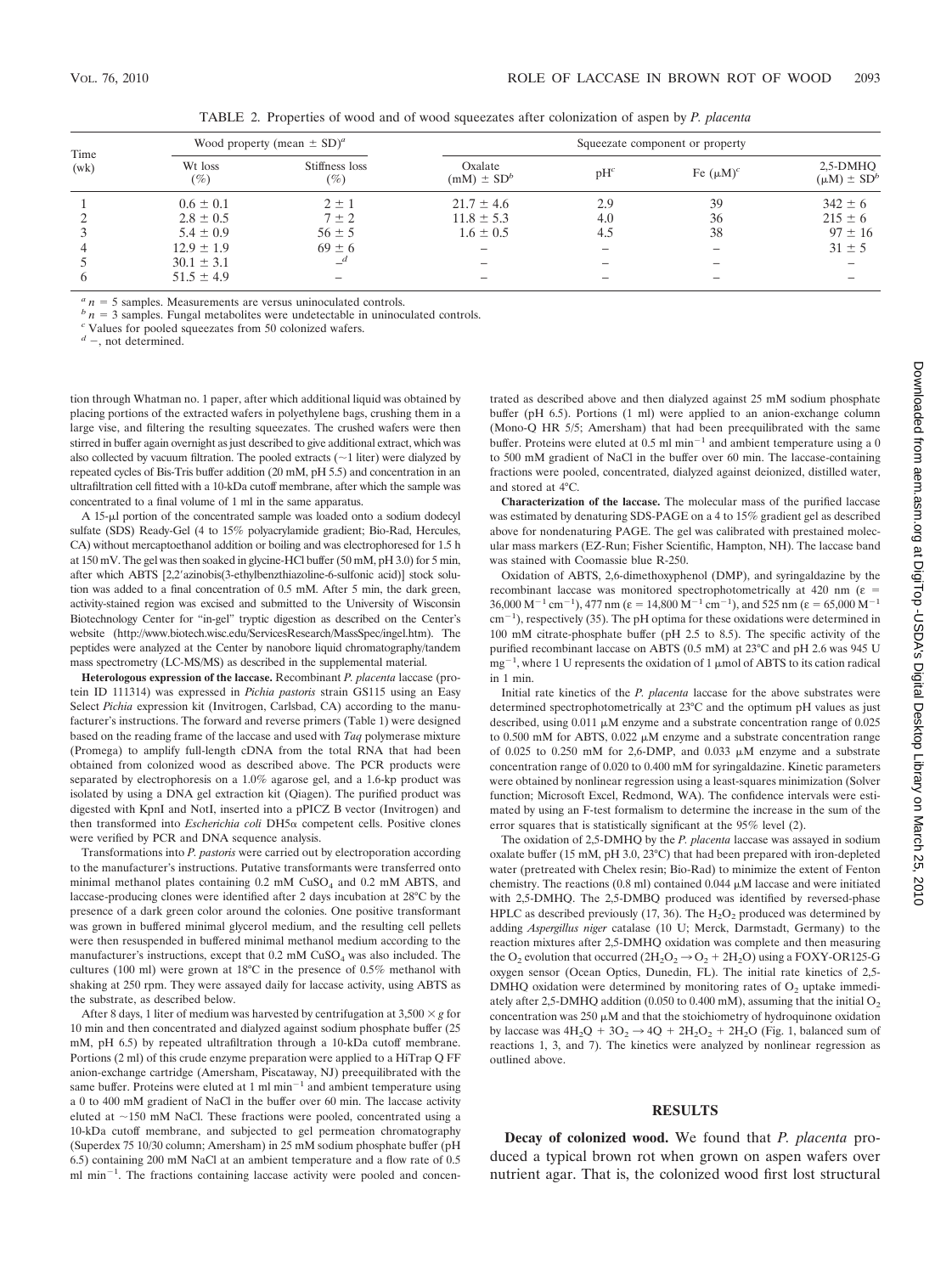

FIG. 2. Reversed-phase HPLC analysis of a typical week 2 squeezate from colonized wood.

integrity, as shown by rapid stiffness loss between weeks 2 and 3, before the most active phase of weight loss, which commenced between weeks 3 and 4 (Table 2). This classical feature of brown rot is generally thought to reflect an accumulation of scissions in the cellulose and hemicelluloses that occurs prior to significant removal of these structural polysaccharides (5). Based on these results, we looked for potentially interesting substances that might have a role during the first 2 weeks of decay.

**2,5-DMHQ and its oxidation in colonized wood.** We crushed the biodegrading aspen wafers to extract representative samples of their aqueous phase, and immediately analyzed these squeezates by reversed-phase HPLC (Fig. 2). In addition, we assayed the squeezates for total iron by plasma emission spectroscopy and for oxalate by ion exclusion HPLC. The results showed that the samples contained both 2,5-DMHQ and iron, but during the first 2 weeks they also contained about 10 to 20 mM oxalate (Table 2), which is sufficient to inhibit the direct reaction between 2,5-DMHQ and  $Fe<sup>3+</sup>$  almost completely (Ta-

TABLE 3. 2,5-DMHQ-dependent  $O<sub>2</sub>$  uptake rates in preoxidized squeezate and in model reactions

| Assay | Ingradient(s)                                                                                 | Initial O <sub>2</sub> uptake<br>rate ( $\mu$ M min <sup>-1</sup> ) |
|-------|-----------------------------------------------------------------------------------------------|---------------------------------------------------------------------|
|       | Squeezate                                                                                     | 0.0                                                                 |
| 2     | Squeezate, $200 \mu M$ 2,5-DMHQ                                                               | 16.7                                                                |
| 3     | Ultrafiltered squeezate, $200 \mu M$ 2,5-DMHQ                                                 | 3.2                                                                 |
| 4     | Ultrafiltered squeezate, $200 \mu M$ 2,5-DMHQ,<br>5 U of <i>P. placenta</i> laccase $ml^{-1}$ | 17.8                                                                |
| 5     | 15 mM sodium oxalate (pH 3.0), 30 $\mu$ M<br>$Fe^{3+}$ , 200 µM 2,5-DMHO                      | 0.4                                                                 |
| 6     | 2 mM sodium oxalate (pH 3.0), 30 $\mu$ M<br>$Fe^{3+}$ , 200 µM 2,5-DMHO                       | 5.5                                                                 |
| 7     | 15 mM sodium oxalate (pH 3.0), 200 $\mu$ M<br>2,5-DMHQ, 200 μM 2,5-DMBQ                       | 2.8                                                                 |



# C QAVLAGGTFPGPLIK ALVEAGDTTPPGLAILR NPFELLPK DVVNIGTTGDNVTIR

FIG. 3. Analyses of the *P. placenta* laccase. (A) nondenaturing SDS-PAGE of concentrated squeezate  $(1 \mu g)$  of protein, lane 1) and of the purified, heterologously expressed laccase  $(1 \mu g, \text{lane } 2)$  after staining for activity with ABTS. (B) Denaturing SDS-PAGE of the purified laccase (1  $\mu$ g, lane 1) and of molecular mass markers (lane 2). (C) Peptides detected by LC-MS/MS analysis of a tryptic digest of the activity-stained bands cut from gel A, lane 1.

ble 3, assay 5). Nevertheless, we found that all of the 2,5- DMHQ originally present was oxidized to 2,5-DMBQ within an hour after the squeezates were separated from the colonized wood (data not shown). This result indicated that some additional oxidant besides  $Fe<sup>3+</sup>$  was present in the colonized wood and was able to oxidize 2,5-DMHQ.

**Laccase in colonized wood.** For at least the first 3 weeks of colonization, the biodegrading wood contained RNA transcripts encoding both putative laccases (gene model e\_gw1.174.29.1, protein model 62097; and gene model estExt Genewise1Plus.C 300114, protein model 111314; see the *P. placenta* genome database at http://genome.jgi-psf .org/Pospl1/Pospl1.home.html), as shown by RT-PCR analysis and sequencing of the resulting cDNAs (data not shown). Squeezates from colonized wood oxidized the laccase substrates ABTS and 2,6-DMP, and ultrafiltration of these samples through 10-kDa cutoff membranes showed that the substance responsible for the activity was macromolecular. The oxidizing activity toward ABTS was not enhanced by the addition of  $H_2O_2$ , and the addition of  $H_2O_2$ alone did not result in detectable  $O_2$  production. That is, neither peroxidase nor catalase activity was detectable in the squeezates (data not shown).

Nondenaturing SDS-PAGE of concentrated squeezates then revealed that they contained a complex mixture of proteins, among which the laccase activity migrated as two incompletely resolved bands that stained for activity with ABTS (Fig. 3A). The entire activity-stained region from one gel was excised, and a tryptic digest was analyzed by LC-LC/MS with a search of the resulting data against the *P. placenta* protein database. No peptides were found that matched putative laccase model 62097, and therefore we decided not to pursue further work with it, although the negative MS result does not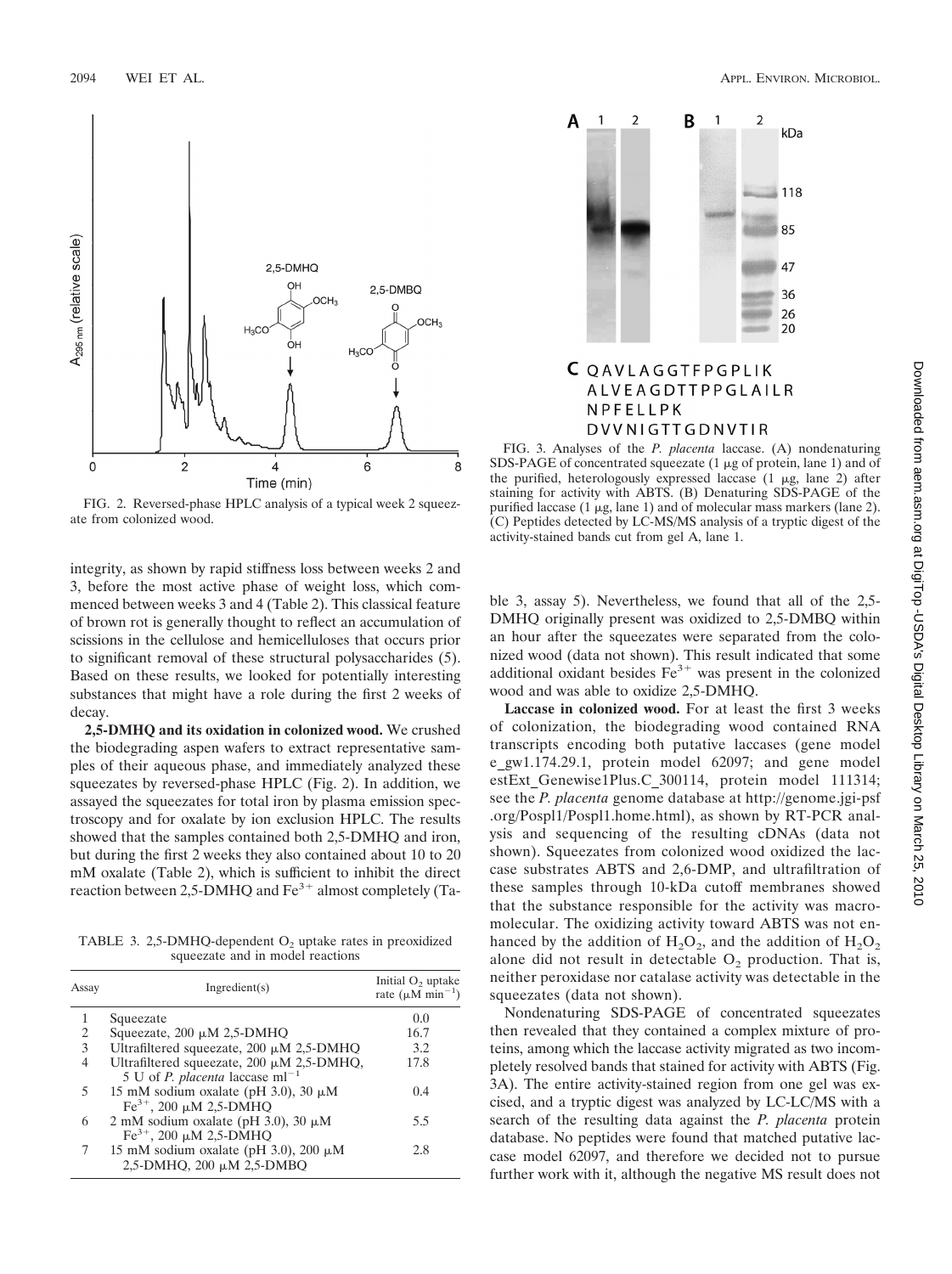rule out the possibility that the protein was actually present. However, four peptides with unambiguous sequence tags gave unique matches, with 10% coverage, to protein model 111314 (Fig. 3C), which is 58% identical to a previously described laccase from the white rot fungus *Trametes villosa* (National Center for Biotechnology Information accession no. JC5355) (39).

**Properties of the** *P. placenta* **laccase.** We expressed protein 111314 in *P. pastoris* and purified it to apparent homogeneity by anion exchange and gel permeation chromatography. When analyzed by nondenaturing SDS-PAGE, it comigrated with one of the laccase bands found in squeezates and also stained with ABTS (Fig. 3A). Denaturing SDS-PAGE of the heterologously expressed laccase indicated that it had a molecular mass of 95 kDa (Fig. 3B), which suggests that its extent of glycosylation was ca. 40%, considering that the predicted molecular mass of the mature protein 111314 is 57 kDa.

The purified laccase oxidized the secreted fungal metabolite 2,5-DMHQ, giving 2,5-DMBQ as the sole organic product detectable by HPLC analysis. In addition, this reaction produced  $H_2O_2$ , as shown by the evolution of  $O_2$  after the addition of catalase to the mixtures after 2,5-DMHQ oxidation was complete. The calculated yield of  $H_2O_2$  from reactions initially containing 200  $\mu$ M 2,5-DMHQ was 113  $\pm$  21  $\mu$ M (*n* = 3). This result is a strong indication that the reactions produced HOO  $/O_2$ <sup> $\cdot$ </sup> (Fig. 1, reaction 3) and, given the stoichiometry of the dismutation reaction for this radical (Fig. 1, reaction 7), we infer that approximately one HOO  $/O_2$ <sup>- $=$ </sup> was produced per 2,5-DMHQ supplied. The oxidation of 2,5-DMHQ by the *P. placenta* laccase showed no evidence of saturation kinetics, in agreement with earlier work on laccase-catalyzed hydroquinone oxidations (30). Instead, the oxidation is best described as a second-order reaction between enzyme and substrate that exhibits an apparent  $k = 1.08 \times 10^4 \,\mathrm{M}^{-1} \,\mathrm{s}^{-1}$  at a physiological pH of 3.0 (95% confidence interval =  $1.04 \times 10^4$  to  $1.12 \times 10^4$  $(M^{-1} s^{-1}).$ 

The *P. placenta* laccase also oxidized the standard laccase substrates syringaldazine (pH optimum, 5.0), 2,6-DMP (pH optimum, 4.8), and ABTS (pH optimum, 2.6). Syringaldazine oxidation did not show saturation kinetics, instead exhibiting second-order kinetics with an apparent  $k = 1.90 \times 10^5$  M<sup>-1</sup> s<sup>-1</sup> (95% confidence interval =  $1.86 \times 10^5$  to  $1.94 \times 10^5$  M<sup>-1</sup> s<sup>-1</sup>). ABTS oxidation showed typical Michaelis-Menten kinetics, with a  $K_m$  of 41  $\mu$ M (95% confidence interval = 29 to 57  $\mu$ M) and a  $k_{\text{cat}}$  of 1280 s<sup>-1</sup> (95% confidence interval = 1,200 to  $1,370 \text{ s}^{-1}$ ). The oxidation of 2,6-DMP also exhibited saturation kinetics, with a  $K_m$  of 58  $\mu$ M (95% confidence interval = 41 to 81  $\mu$ M) and a  $k_{\text{cat}}$  of 1,970 s<sup>-1</sup> (95% confidence interval = 1,780 to 2,210 s<sup>-1</sup>).

**Role of laccase in 2,5-DMHQ oxidation.** Further work provided evidence that a *P. placenta* laccase was chiefly responsible for the oxidation of 2,5-DMHQ we observed in squeezates from decaying wood. To do these experiments, we pooled squeezates from 100 1- and 2-week-colonized aspen wafers and then allowed the endogenous 2,5-DMHQ they already contained to oxidize completely to 2,5-DMBQ. Assays of this material showed that it contained approximately 15 mM oxalate (pH 3.0), 40  $\mu$ M Fe, 500  $\mu$ M 2,5-DMBQ, and 5 ABTS U  $ml^{-1}$  of laccase activity. We set aside some of this preoxidized squeezate and filtered the remainder through a 10-kDa cutoff membrane to remove the laccase activity it contained, as well

as the unidentified proteins that were present. Some of this ultrafiltered squeezate was also taken aside, after which we added heterologously expressed *P. placenta* laccase to the remainder to bring its total laccase activity back to the level of 5 ABTS U  $ml^{-1}$  we observed in the original, unfiltered squeezate. We then compared the initial rates of  $O<sub>2</sub>$  uptake that occurred in each sample after 200  $\mu$ M freshly prepared 2,5-DMHQ was added. The results showed that a high-molecularweight component was responsible for more than 80% of the 2,5-DMHQ-dependent uptake rate that occurred in unfiltered squeezate and that supplementation of the ultrafiltered squeezate with heterologously expressed *P. placenta* laccase restored its original rate of  $2,5$ -DMHQ-dependent  $O_2$  consumption (Table 3, assays 2 to 4).

In an attempt to identify the source of the slower, nonenzymatic  $O<sub>2</sub>$  uptake that occurred in the above experiment (Table 3, assay 3), we first prepared a model squeezate consisting of 15 mM oxalate (pH 3.0), 30  $\mu$ M Fe<sup>3+</sup>, and 200  $\mu$ M 2,5-DMHQ. The resulting rate of  $O_2$  uptake (Table 3, assay 5) was too low to account for the nonenzymatic  $O<sub>2</sub>$  uptake rate, which incidentally confirms that a direct, uncatalyzed reaction between 2,5-DMHQ and Fe<sup>3+</sup> trioxalate is unimportant in the *P. placenta* system. By contrast, this direct reaction proceeded readily in 2 mM oxalate, a concentration close to that found in brown rot fungi that are not oxalate accumulators (Table 3, assay 6) (36).

We then prepared another model squeezate with 200  $\mu$ M 2,5-DMBQ in place of  $Fe<sup>3+</sup>$  and found that the addition of 200  $\mu$ M 2,5-DMHQ to this system resulted in an initial rate of O<sub>2</sub> uptake similar to the residual rate we observed in ultrafiltered squeezate (Table 3, assays 3 and 7). These results indicate that the laccase-independent  $O<sub>2</sub>$  uptake in the squeezate resulted from disproportionation reactions between 2,5-DMHQ and 2,5-DMBQ (Fig. 1, reaction 8), which apparently provide an alternative, slow route to produce semiquinone radicals that react with  $O<sub>2</sub>$  (27). Our experimental design probably exaggerated the contribution of semiquinone disproportionation, because the preoxidized squeezates unavoidably contained higher than physiological levels of 2,5-DMBQ.

# **DISCUSSION**

**Laccase and its potential role in brown rot.** For many years, brown rot fungi have been identified by the negative result they give in the Bavendamm test, that is, by the failure of their cultured mycelia to give a color reaction with laccase substrates such as gallic acid. By contrast, most white rot fungi give a positive reaction in this test (1, 5). Recent work has shown that the situation is more complicated: a few brown rot fungi have been shown to oxidize gallic acid, to secrete uncharacterized substances that oxidize ABTS, or to harbor laccase-like gene sequences (6, 24). Our results with *P. placenta* now establish that a true laccase is expressed by at least one typical brown rot fungus.

Fungal laccases have been proposed to have two biodegradative roles in wood decay. The first, originally proposed for white rot fungi, is that these enzymes might oxidize low-molecular-weight mediators to diffusible free radicals that can penetrate the wood cell wall and act as direct oxidants of lignocellulose (18, 25). Although many synthetic laccase medi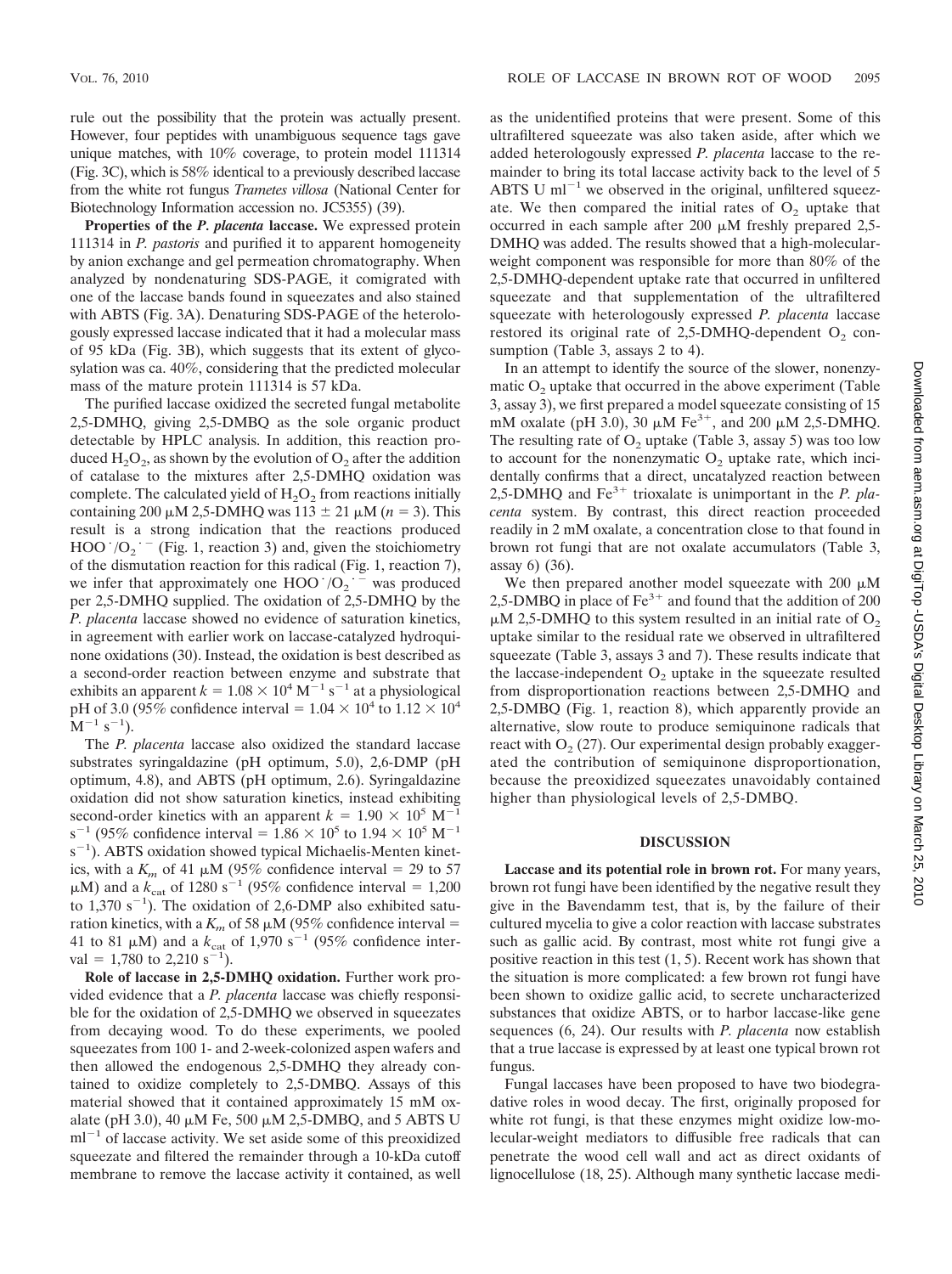ators with this activity have been discovered (31), and some naturally occurring phenols have been shown to promote laccase-catalyzed xenobiotic oxidations *in vitro* (3), no natural ligninolytic mediators have yet been found in wood undergoing fungal decay. Thus far, our HPLC analyses of wood colonized by *P. placenta* have likewise shown no evidence for mediators of this type.

The second mechanism, also originally proposed for white rot fungi (9, 12, 13, 33), is that laccases might oxidize hydroquinones to produce semiquinones that act as reductants of  $O<sub>2</sub>$ and  $Fe<sup>3+</sup>$ , thus generating a complete Fenton system (Fig. 1, reactions 1 to 7). There is evidence that this pathway for ROS production is feasible (9, 12, 13, 33), but one reservation is that no white rot fungus has yet been shown to produce hydroquinones, and consequently the proposed mechanism would have to depend on the small quantity of methoxyhydroquinones that might be produced from lignin when it is cleaved. By contrast, previous work has shown that diverse brown rot fungi produce extracellular methoxyhydroquinones (17, 20, 29, 34, 36), and our new results establish that 2,5-DMHQ is a major extracellular metabolite in *P. placenta*-colonized wood. Since it is now clear that *P. placenta* also produces the requisite laccase, we propose that this mechanism for ROS production is most relevant to brown rot.

There are two key points raised by our findings. First, much of the 2,5-DMHQ in the colonized wood was continuously maintained in its reduced form (Fig. 2), even though its natural tendency was to oxidize after the squeezates were removed from the wood. This result indicates that the 2,5-DMHQ pool in the biodegrading wood was not static. Instead, the hydroquinone must have undergone continuous oxidation to 2,5 DMBQ with concomitant HOO  $/O_2$   $^-$  production, while being simultaneously regenerated so that it was present in a dynamic steady state. One possibility is that the 2,5-DMBQ produced in the wood is continuously reduced back to 2,5 DMHQ by *P. placenta* (20). Alternatively or in addition, the fungus may continuously produce the hydroquinone *de novo* to replace what is lost via biodegradation.

Second, this continuous turnover of 2,5-DMHQ required a high-molecular-weight component that was replaceable by *P. placenta* laccase (Table 3). In fungi that produce little oxalate, laccases are not essential because the secreted hydroquinones can reduce  $Fe^{3+}$  directly, thus generating not only  $Fe^{2+}$ , but also the HOO  $/O_2$  <sup>--</sup> that is one of the components needed to initiate Fenton chemistry (17, 20, 37). However, this route cannot operate efficiently in high oxalate producers such as *P. placenta* because hydroquinones ( $E^{\circ} \approx +1,000$  mV) are poor reductants of Fe<sup>3+</sup> trioxalate  $(E^\circ = -120 \text{ mV})$  (28, 37, 38). In this case, laccases have an important role because they provide an iron-independent route to produce HOO  $/O_2$ .

**Relevance of laccase-catalyzed ROS production to incipient wood decay.** Although an exact measure of ROS production in biodegrading wood is probably unobtainable, it is possible to make a rough comparison between the amount of ROS needed to account for incipient wood biodeterioration and the amount of ROS that laccase-catalyzed 2,5-DMHQ oxidation is expected to provide. Previous results published by Cowling show there is a correlation between weight loss and decrease in holocellulose viscosity when sweetgum wood is degraded by the strain of *P. placenta* we used (5). Since sweetgum is chemically similar to aspen (32) and there is a direct relationship between holocellulose viscosity and holocellulose molecular weight (42), we were able to use Cowling's data to estimate the number of holocellulose scissions that occur in decaying aspen at 3% weight loss, the value that our cultures achieved in 2 weeks (Table 2). We then used our previously described computer model (36), adjusted to reflect the chemical composition of aspen (32), to estimate the number of  $\cdot$ OH necessary to account for these scissions. This approximate calculation indicates that about 14  $\mu$ mol of  $\cdot$ OH per g (dry weight) of wood was produced during the first 2 weeks of decay.

By comparison, our results with the *P. placenta* laccase indicate that approximately one HOO  $/O_2$   $\overline{\phantom{a}}$  was produced per 2,5-DMHQ oxidized by the laccase. Given an average steadystate 2,5-DMHQ concentration of 200  $\mu$ M, an average laccase concentration of 0.06  $\mu$ M (i.e., 5 ABTS U ml<sup>-1</sup>), a rate constant of  $1.08 \times 10^4 \,\mathrm{M}^{-1} \,\mathrm{s}^{-1}$  for the reaction between these two species, and a water content near 50% (wt/wt) in the wood (our observations), about 160  $\mu$ mol of HOO '/O<sub>2</sub>  $^-$  was produced per g (dry weight) of wood during the first 2 weeks of decay. In theory, since the balanced equation for the reaction of HOO . in the presence of iron salts is  $3HOO \rightarrow 2O_2 + H_2O + OH$ (Fig. 1, balanced sum of reactions 4 to 6), the potential quantity of . OH produced by this route during the first 2 weeks was a little over 50  $\mu$ mol per g (dry weight) of wood, more than enough to account for the holocellulose scission that is indicated by the extent of weight loss in the wood.

However, it remains to be determined how efficiently Fenton chemistry is driven when laccase oxidizes 2,5-DMHQ under physiological conditions. The reduction potential of the 2,5 DMHQ semiquinone is apparently unknown, and might be too positive for this radical to reduce  $Fe<sup>3+</sup>$  trioxalate efficiently.  $HOO'/O_2$ <sup>-</sup> is reported to be sufficiently reducing (38) but dismutates rapidly (Fig. 1, reaction 7). Accordingly, it is possible that *P. placenta* has other mechanisms to reduce extracellular  $Fe^{3+}$  and that the principal role of the laccase/2,5-DMHQ system is to produce, via HOO  $/O_2$ <sup>-</sup> dismutation, the  $H_2O_2$  required in the Fenton reaction. The calculations we have outlined above indicate that the amount of  $H_2O_2$  thus<br>produced would be about 80  $\mu$ mol per g (dry weight) of wood produced would be about 80  $\mu$ mol per g (dry weight) of wood if none of the semiquinones or HOO  $/O_2$  <sup>-</sup> reduce Fe<sup>3+</sup> and if dismutation is the only fate of  $HOO'/O_2$ <sup>--</sup>. This value appears consistent with a biodegradative role for laccase-catalyzed ROS production, considering that only  $14 \mu$ mol of  $H<sub>2</sub>O<sub>2</sub>$  per g (dry weight) is required to support the amount of OH production indicated by the weight loss in the wood.

### **ACKNOWLEDGMENTS**

We are grateful to Robert A. Blanchette for advice on how to grow *P. placenta* on aspen wafers; to Grzegorz Sabat for the LC-MS/MS analyses; and to Michael D. Mozuch for technical assistance with the HPLC analyses, protein purifications, and  $O<sub>2</sub>$  uptake experiments.

This study was supported by grant DE-AI02-07ER64480 from the U.S. Department of Energy, Office of Biological Environmental Research (K.E.H.) and by U.S. Department of Energy Interagency Agreement DE-AI32-08NA28543 (K.E.H.).

### **REFERENCES**

- 1. Bavendamm, W. 1928. Über das Vorkommen den Nachweis von Oxydasen
- bei holzzersto¨renden Pilzen. Z. Pflanzenkrank. Pflanzenschutz. **38:**257–276. 2. **Box, G. E. P., W. G. Hunter, and J. S. Hunter.** 1978. Statistics for experimenters, John Wiley & Sons, Inc., New York, NY.